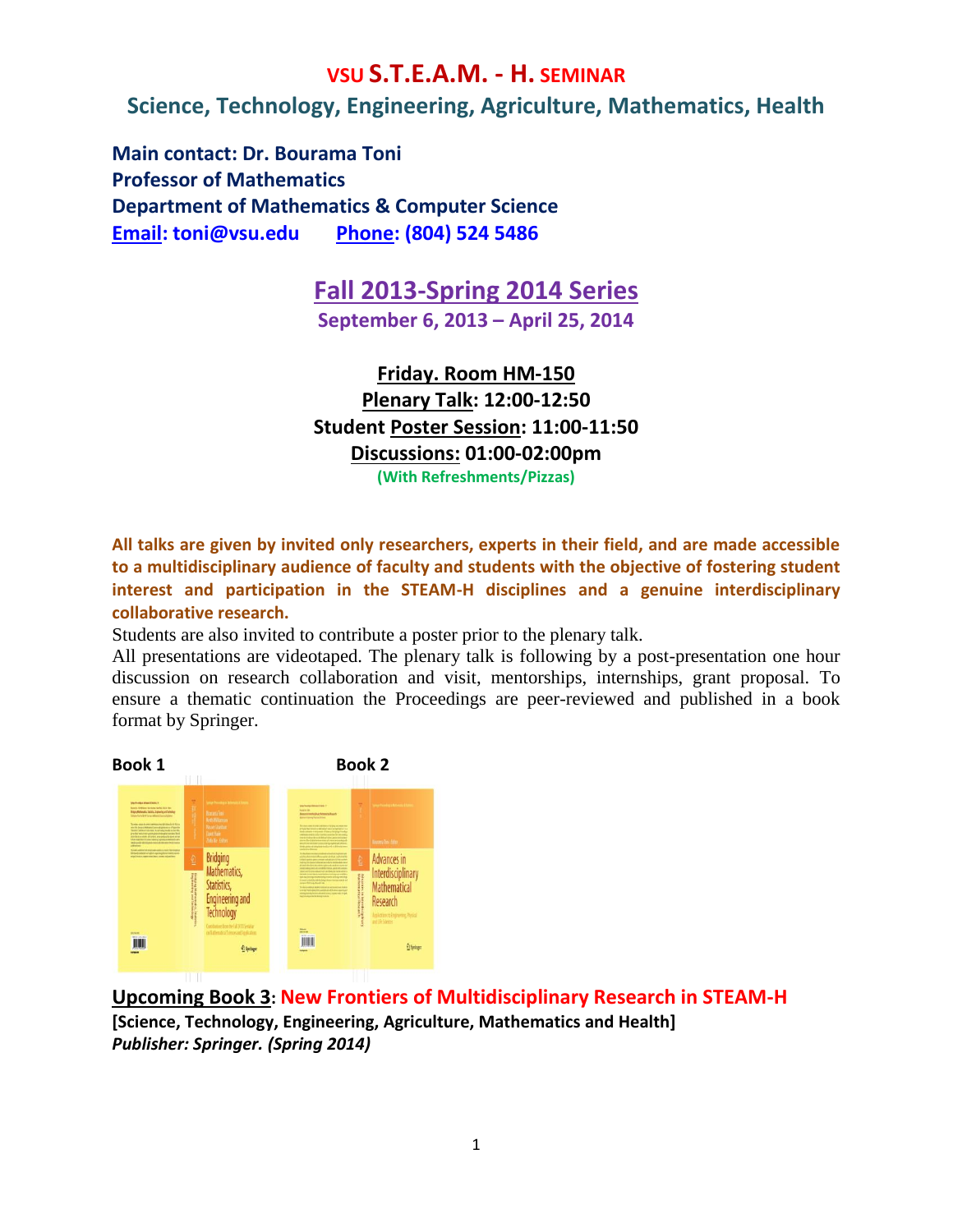# **Fall 2013 Series**

|                     | Friday, September 6: Dr. Stefan van Zwam. (Math/Combinatorics)<br><b>Title:</b> Connectivity in Graphs and Matroids<br><b>Department of Mathematics</b><br><b>Princeton University, Princeton, NJ</b>                                        |
|---------------------|----------------------------------------------------------------------------------------------------------------------------------------------------------------------------------------------------------------------------------------------|
|                     | Friday, September 13: Drs. J. Wang, M. Tabanjeh, T. Qazi. (Computer Science/Math)<br>Title: Unmanned Aerial Vehicle: Its Dynamics and Control from Theory to<br>Practice.                                                                    |
|                     | Student Poster Session: A.J. Conklin, D. Harris, C.J. Perham<br><b>Title:</b> State Estimation of Quadcopter Using Kalman Filtering<br>Virginia State University, VA                                                                         |
|                     | Friday, September 20: Dr. Raymond Fletcher (Mathematics)<br>Title: Group Circle Systems on Conics<br>Professor, Department of Mathematics and Computer Science<br><b>Virginia State University, VA</b>                                       |
|                     | Friday, September 27: Dr. Mikhail Noginov. (Physics/Material Sciences)<br><b>Title:</b> Materials with Hyperbolic Dispersion<br>Professor, Department of Physics and Center for Materials Research.<br>Norfolk State University, Norfolk, VA |
| Friday, October 4:  | Dr. Sally Hunnicutt. (Chemistry)<br>Title: Process Oriented Guided Inquiry Learning: What, Why, How<br>Department of Chemistry<br>Virginia Commonwealth University (VCU), Richmond, VA                                                       |
| Friday, October 11: | Dr. Shaundra Daily. (Human-centered Computing).<br>Title: Dancing in Virtual Environments: Alternative Pathways to Interest in<br>Computing<br>School of Computing, Clemson University, Clemson, SC.                                         |
| Friday, October 18: | Dr. Jianzhi Li. (Manufacturing Engineering/Reverse Logistics)<br>Title: Sustainable Manufacturing: Strategies, Research, and Case Studies<br>Manufacturing Engineering Department.<br>The University of Texas - Pan American, Edinburg, TX   |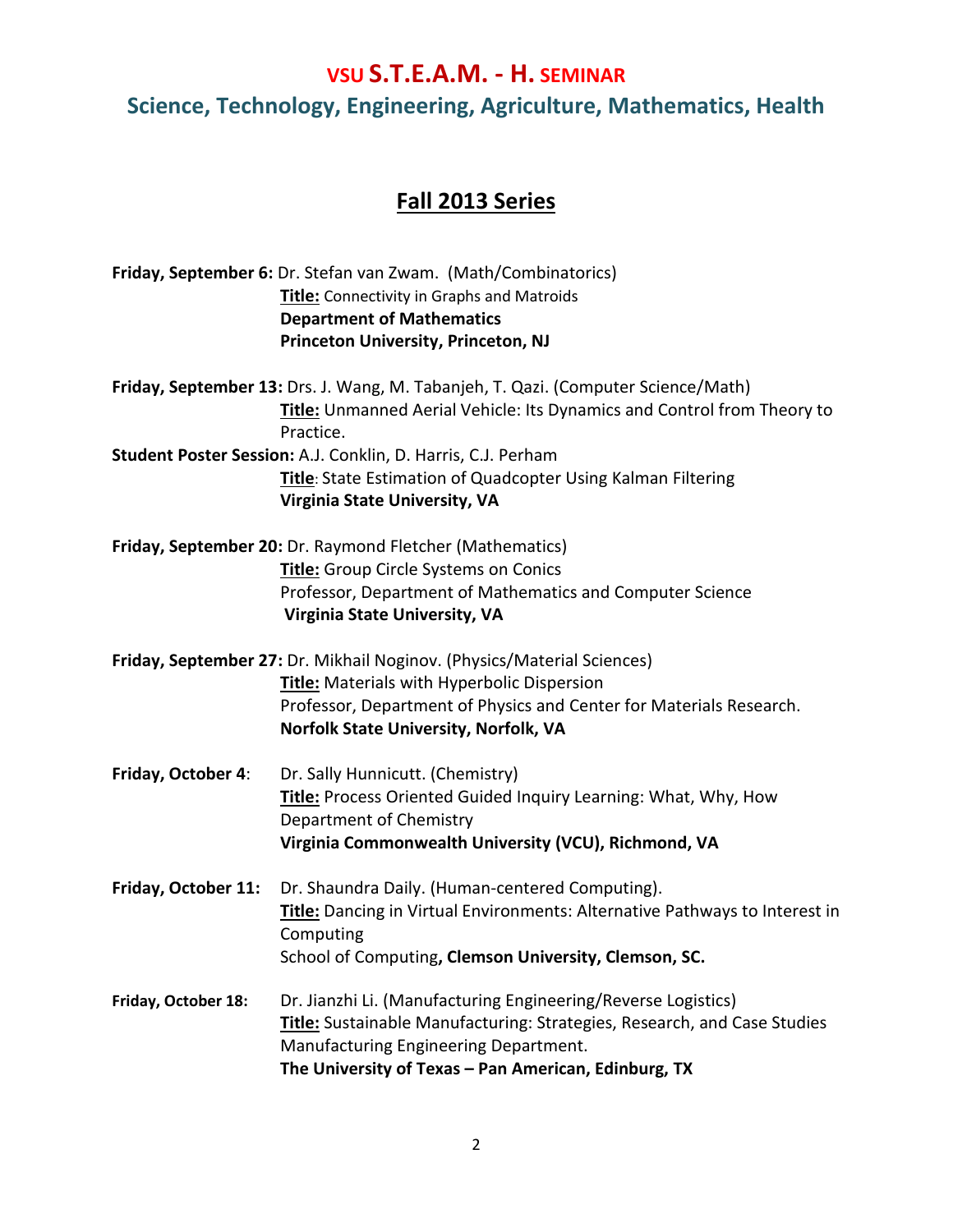**Friday, October 25:** Dr. Norou Diawara (Statistics/Biostatistics/Probability) **Title:** Bootstrap Smoothing with Application to Parameter Estimation in Non-linear Time Series Models Department of Mathematics and Statistics **Old Dominion University, Norfolk, VA** 

**Friday, November 1:** Dr. Daniel Wood. (Game Theory/Behavioral Economics) **Title:** Peter Singer and Charles Dickens: Evaluating the Optimal Scope of Altruism for Imperfect Altruists Department of Economics, **Clemson University, Clemson, SC.**

**Friday, November 8:** Dr. Gabriel Lopez (Biomedical/Mechanical Engineering) **Title:** Robust Biomimetic and Bioinspired Hybrid Materials for Biosensing, Controlled Delivery and Separations Professor**,** Biomedical & Mechanical Engineering and Materials Science **Duke University, Durham, NC**

**Friday, November 15:** Dr. Benjamin Ortiz. (Biology**/**Gene Regulation/Genetic Engineering) **Title:** Recent advances in approaches to the study of gene locus control regions Department of Biological Sciences  **City University of New York, Hunter College, NYC**

*Student Poster Session***:** D. Johnson, K. Day, L. Duckett **Title:** Towards Smart Sol-Gel based Biosensors for Specific, Sensitive and Fast Detection of DNA and Protein Biomarkers **Virginia State University, VA**

**Friday, November 22:** Dr. Jin Wang. (Applied Math/Fluid Dynamics/Marine Engineering) **Title**: Computation and Analysis of Multiphase Fluid Flows with Moving Interfaces Department of Mathematics and Statistics **Old Dominion University, Norfolk, VA.**

*Friday, November 29: Thanksgiving. No Talk*

**Friday, December 6:** Dr. Laban Rutto (Agriculture/Specialty Crops/Plant Nutrition) **Title:** Genetic Vulnerability and Food Security: The Case for Alternative Crop Research Agriculture Research Station**, Virginia State University, VA**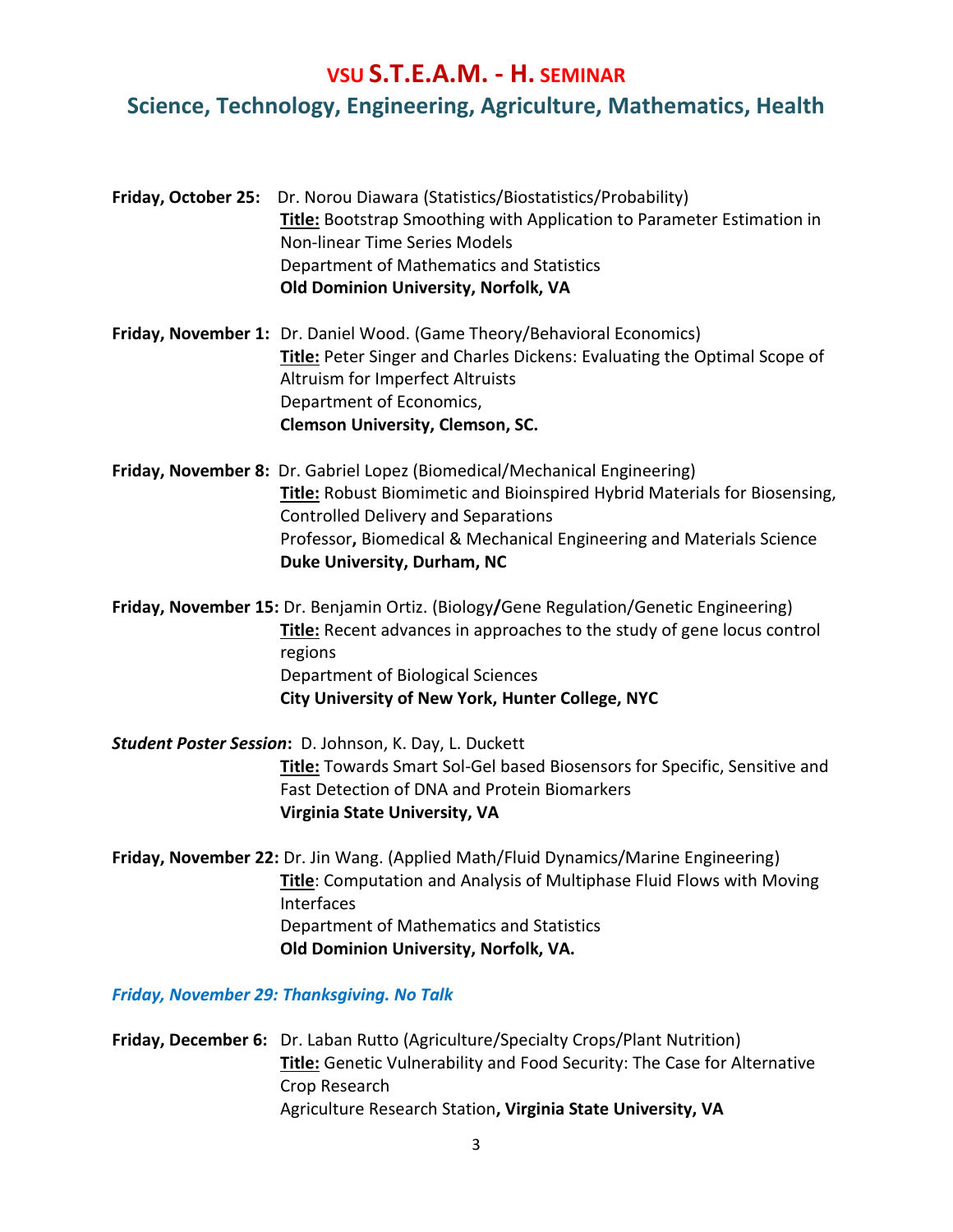#### **Spring 2014 Series**

- **Friday, January 24:** Dr. Webster Santos (Chemistry/Chemical Biology) **Title:** Combating Human Immunodeficiency Virus: Inhibiting RNA Function Using Chemistry Department of Chemistry **Virginia Institute of Technology, Blacksburg, VA Friday, January 31:** Dr. Mahlet Tadesse. (Statistics/Bioinformatics) **Title:** Identifying Cluster Structures and Relevant Features in High-Dimensional Data Department of Mathematics & Statistics **Georgetown University, Washington DC** And Department of Epidemiology, **Harvard University, Boston MA Friday, February 7:** Dr. Milind Tambe (Systems Engineering/Computer Science) **Title:** Security and Game Theory: Key Algorithmic Principles, Deployed Applications, Research Challenges Professor, Computer Science & Industrial, Systems Engineering Department. Director, Teamcore Research Group on Agents and Multiagent Systems **University of Southern California. CA**
- **Friday, February 14:** Dr. Rene Renteria (Health Sciences/Retinal Research) (*CANCELED)* Title: TBA Department of Physiology **University of Texas Health Science Center, San Antonio, TX**
- **Friday, February 21:** Dr. Vernessa Clark (Psychology/Behavioral Science) **Title:** Obesity: Pears and Apples Department of Psychology **Virginia State University, VA**

*Friday, February 28 and March 7: Spring Break: No Talk*

**Friday, March 14:** Dr. Omar Quintero. (Cell Biology/Cytoskeleton/Molecular Motors) **Title**: Cellular Powerhouses on the move: using imaging approaches to answer questions about actin-based mitochondrial dynamics. Department of Biology **University of Richmond, Richmond, VA**